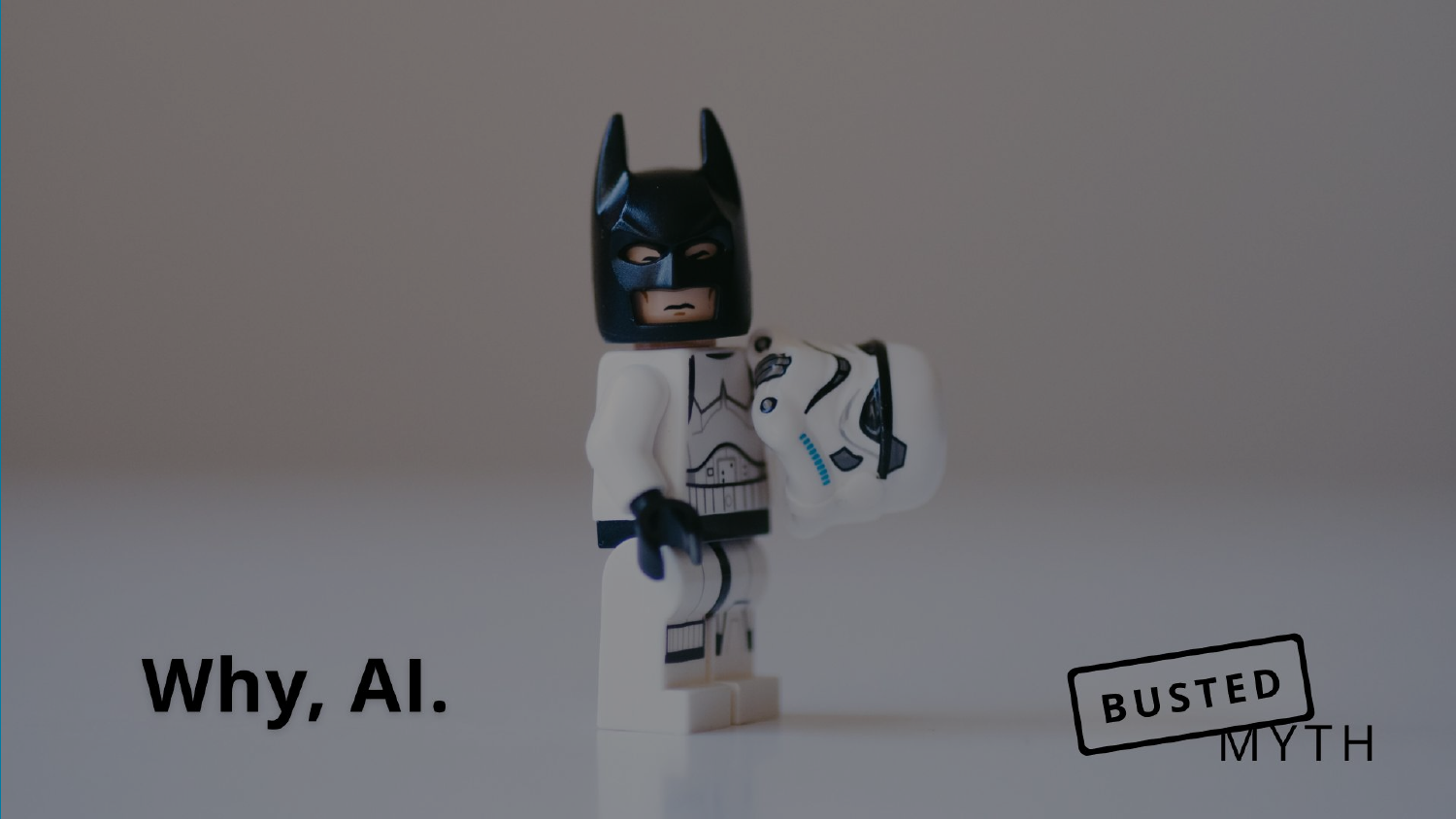### **Algorithms ….is placeholder text commonly used in the graphic, print, and publishing industries for previewing layouts and visual mockups.**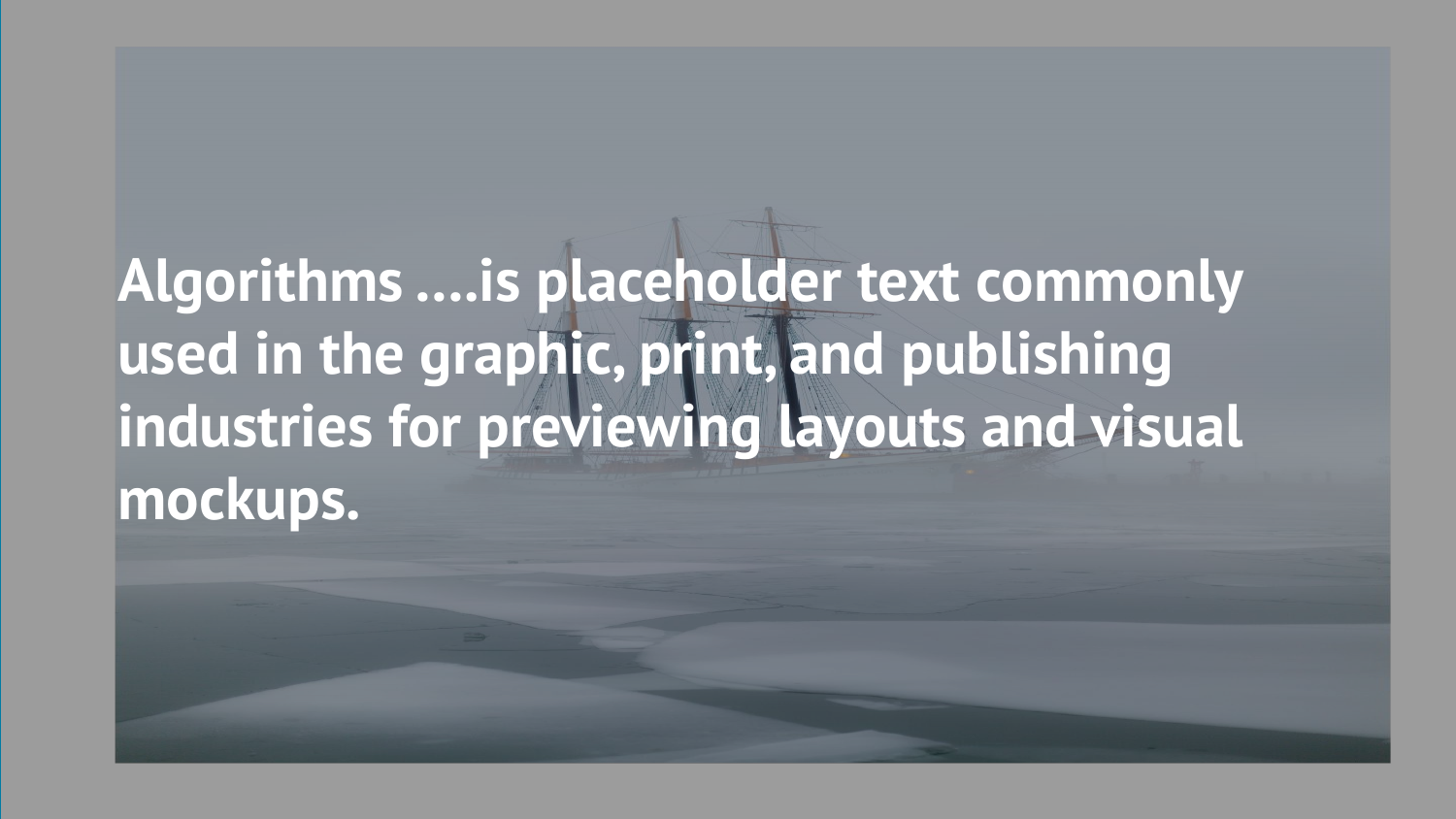### **Algorithms …. Ut enim ad minim veniam, quis nostrud exercitation ullamco laboris nisi ut aliquip ex ea commodo consequat.**

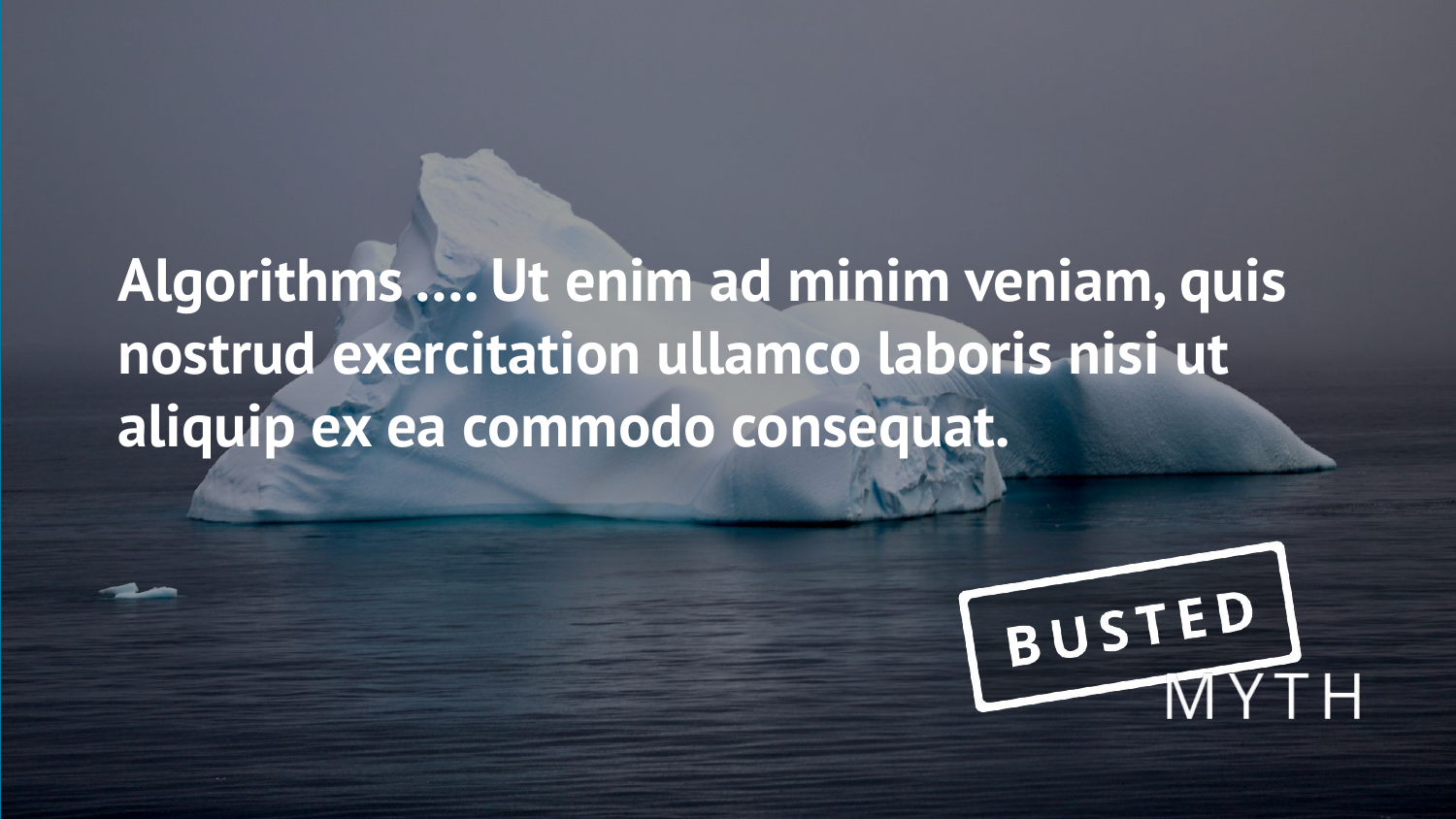# **Cybercolonialism and the Politics of Prediction in the Digital Age**

Dr. Pinar Tuzcu, Sociology University of Kassel

4 WHY AI – UNRAVELING 15 MYTHS ABOUT AUTOMATION, ALGORITHMS, SOCIETY AND OURSELVES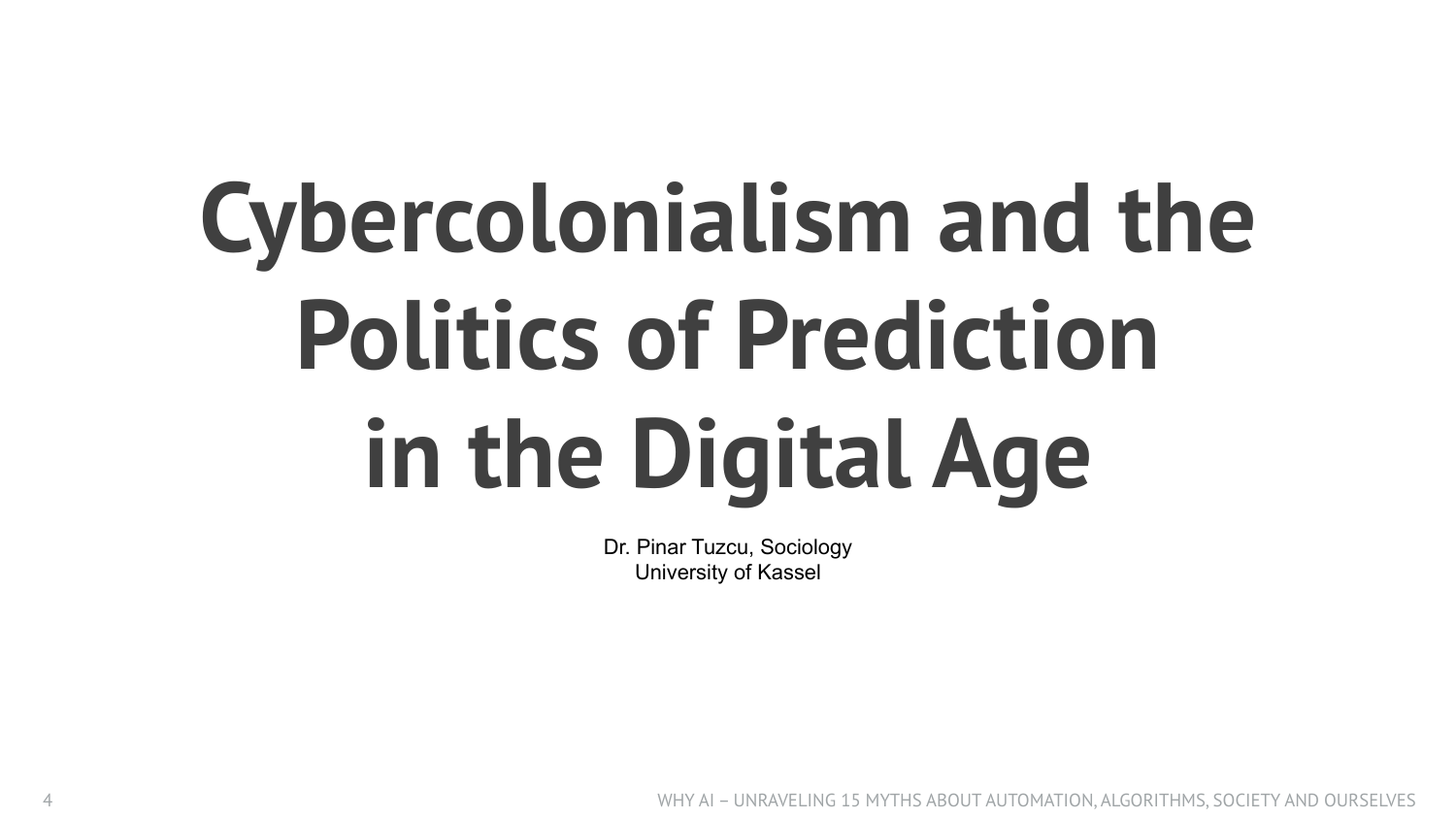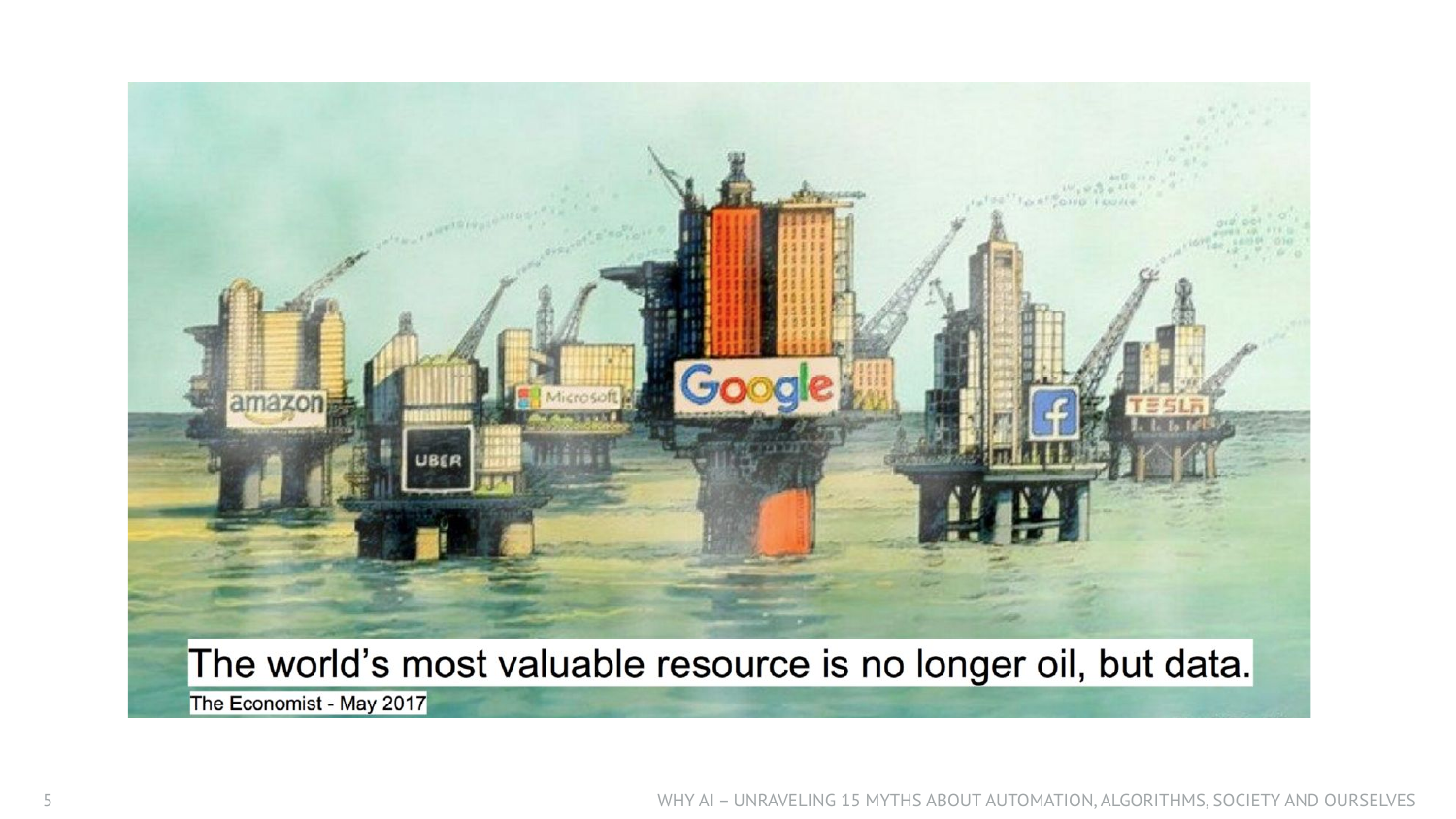**Cybercolonialism** refers to algorithmic power monopolized, not only but especially, by the Western data companies, which use this power to manipulate inhabitants of certain geographies by forecasting their social and economic vulnerabilities, variabilities and exploitable strengths. What differs this type of colonial infrastructure from the historical one, is that it doesn't demand a physical or logistic movement. After all, with the help of predictive analytics and software applications they do not have to sail and settle in a particular geography physically but write a code and install it (as we will see in the case of Cambridge Analytica). I call this, also, *installer colonialism*—a virtual version of settler colonialism.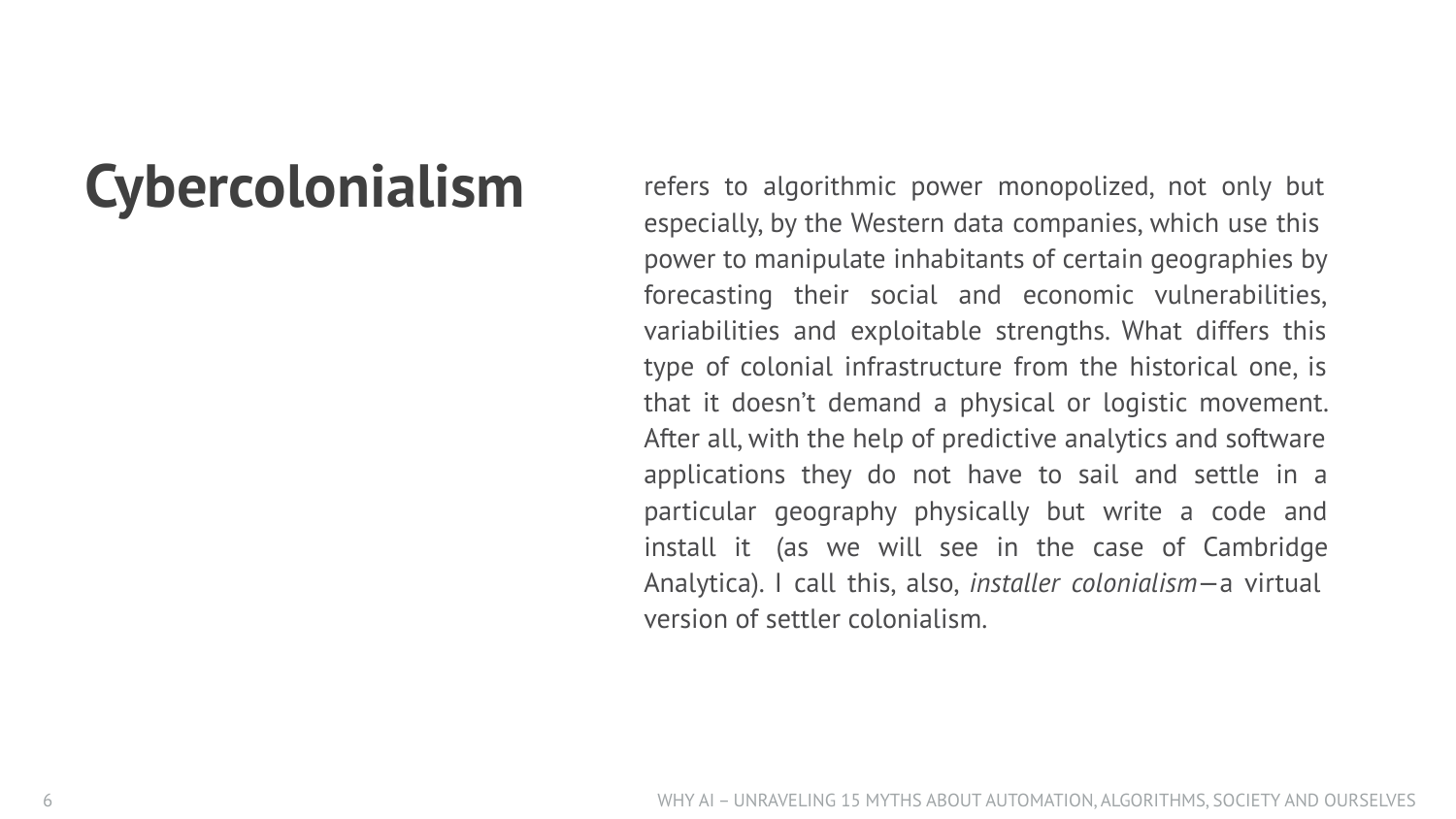- draws on and expands other concepts such as digital and data colonialism
- but also aims to trace the shift in online and offline material conditions, (like from oil to data), and look at how they come together and create new power relations at one point.
- and foregrounds the spatial process as much as the material and aims to look how this spatial and material matters generates new modes of agencies.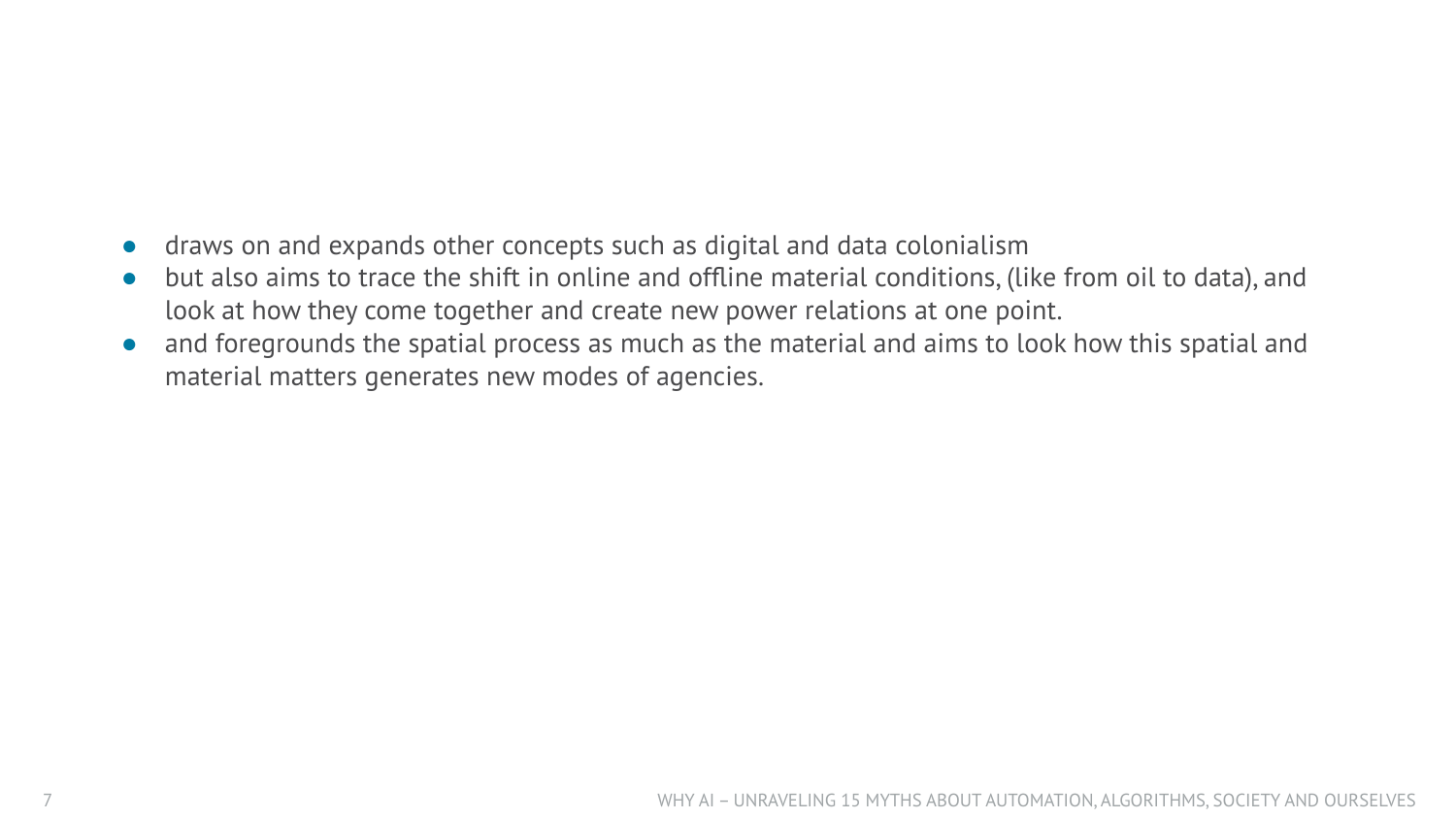### **"What sort of coding has produced** *this* **subject?" Gayatri Spivak**

What kind of algorithmic coding would represent the subjectivities in the digital age, who do not and cannot provide data to the system because simply they don't possess the hardware, or have the knowledge and thus cannot get connected?

what happens to the questions of subalternity when we look at it in the context of cybercolonialism?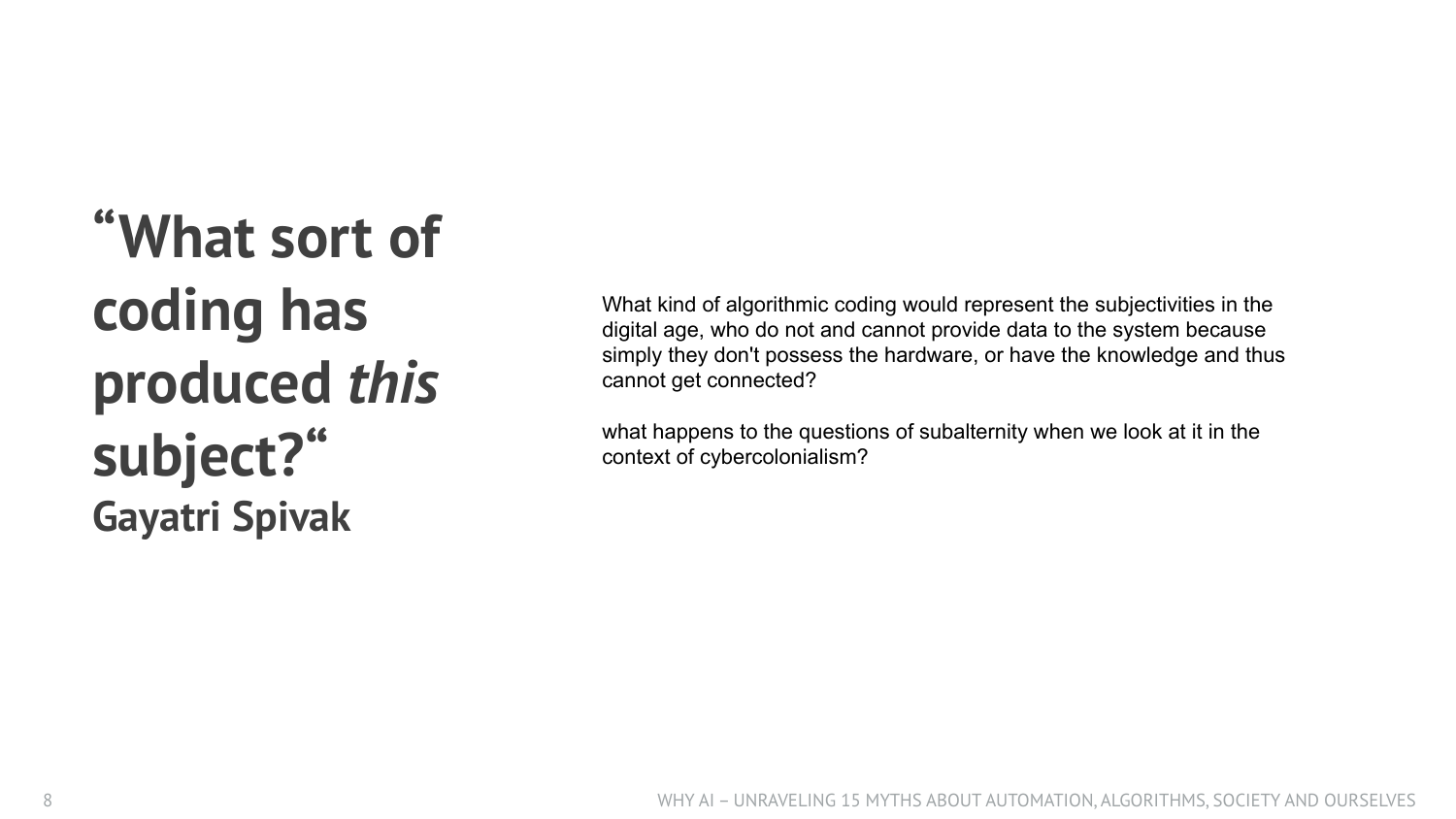### **Skipped code:**

*Nothing* in the algorithmic code system designates the data whose computerized value is **unknown** to the programmer. In computing, 'nothing' symbolizes an immeasurable value, or the data that is missing. So, when the programmer encounters a missing parameter, in order to skip a code in the algorithmic command chain, they write a "dummy line" with a command:

*//do nothing.*

A computer scientist Howard Wainer states that *nothing* in computing is not equal to zero. Putting a zero in an algorithmic code chain instead of missing data will eventually bring false prediction. 'When data is missing,' he writes, 'there will be great uncertainty in the estimation of any summary statistic that has a missing piece' Howard Wainer (2016),*Truth or Truthiness: Distinguishing Fact from Fiction, p.45.*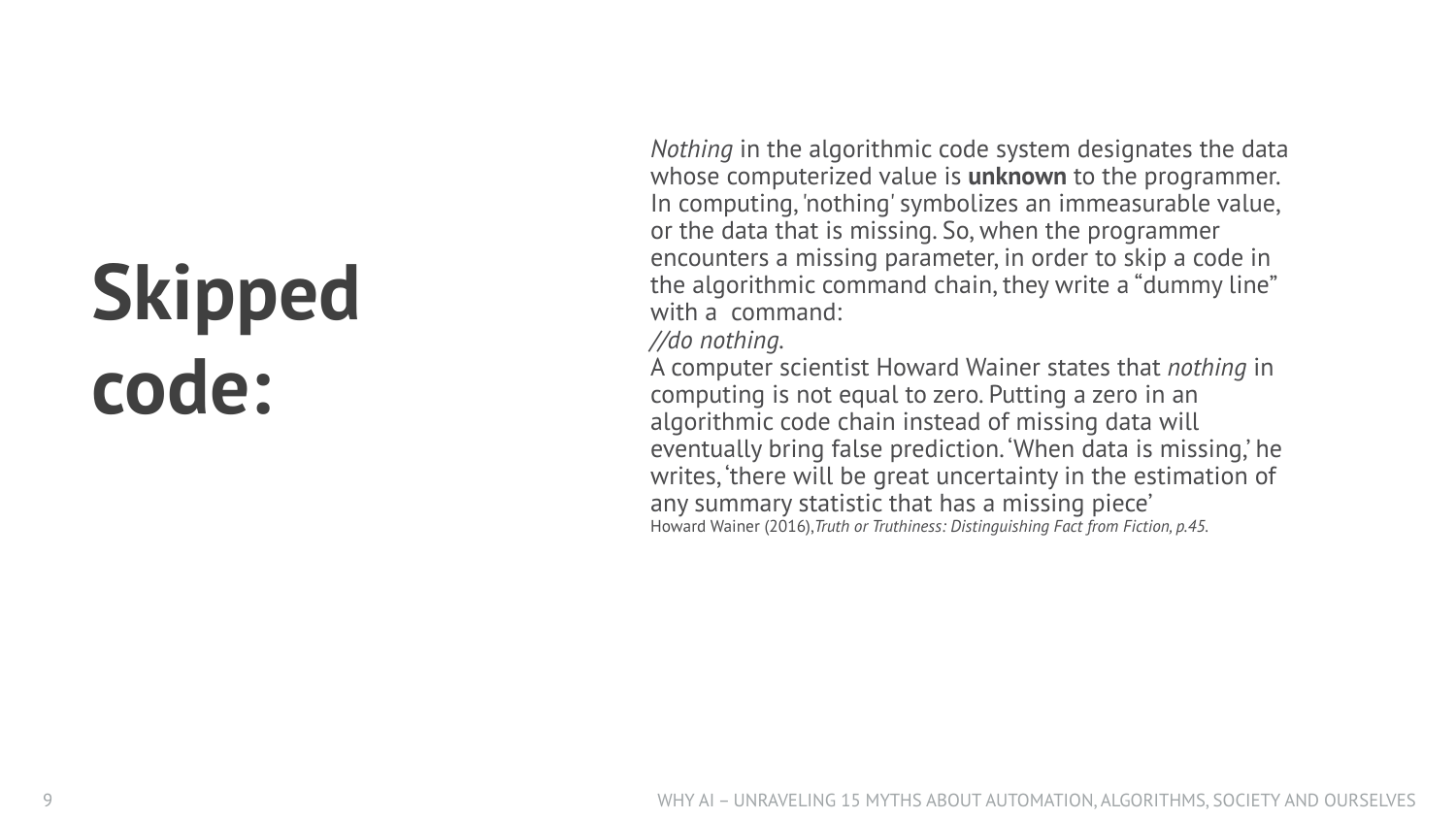### **Digitally subaltern?**

The term "subalternity,"' as John Beverly describes it in his book *Subaltern and Representation*, "refers to a condition of subordination brought about by colonization or other forms of economic, social, racial, linguistic, and/or cultural dominance" which defines the codes of representation. He describes the subaltern subjectivity in the sense of a *skipped code* as the subaltern "resists symbolization" and becomes "a gap-in-knowledge that subverts or defeats the presumption to 'know" it." Because as data the subaltern remains unmeasurable.

John Beverly (1992), Subaltern and Representation, p. 24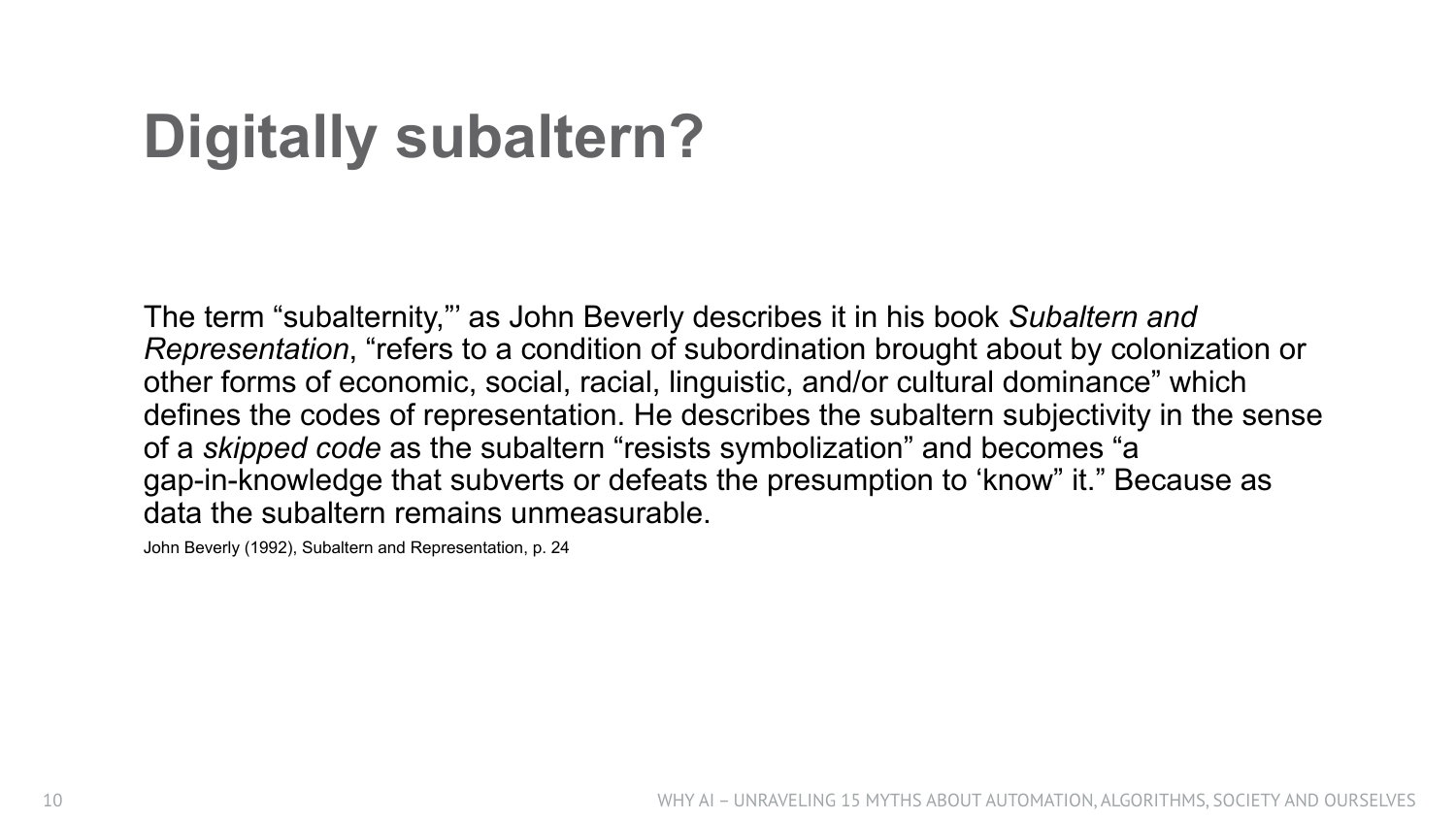#### **Digital Divide**

**Digital divide refers to the gap between those who have access to the internet, to the hardware, and to the knowledge of how to use all these. Kent's depiction of the digital subaltern provides, in this sense, a productive entry point to the discussion, as he describes the digital subaltern as a "group without a voice" who are "currently excluded from access to the digital environment**

**"…the digital subaltern like their analogue counter partner has no place to speak and no consciousness of their position. [...] with no shared spaces with those online, the digital subaltern has no ability to perceive what they are excluded from."**

M. Kent in Digital Divide 2.0 and the Digital Subaltern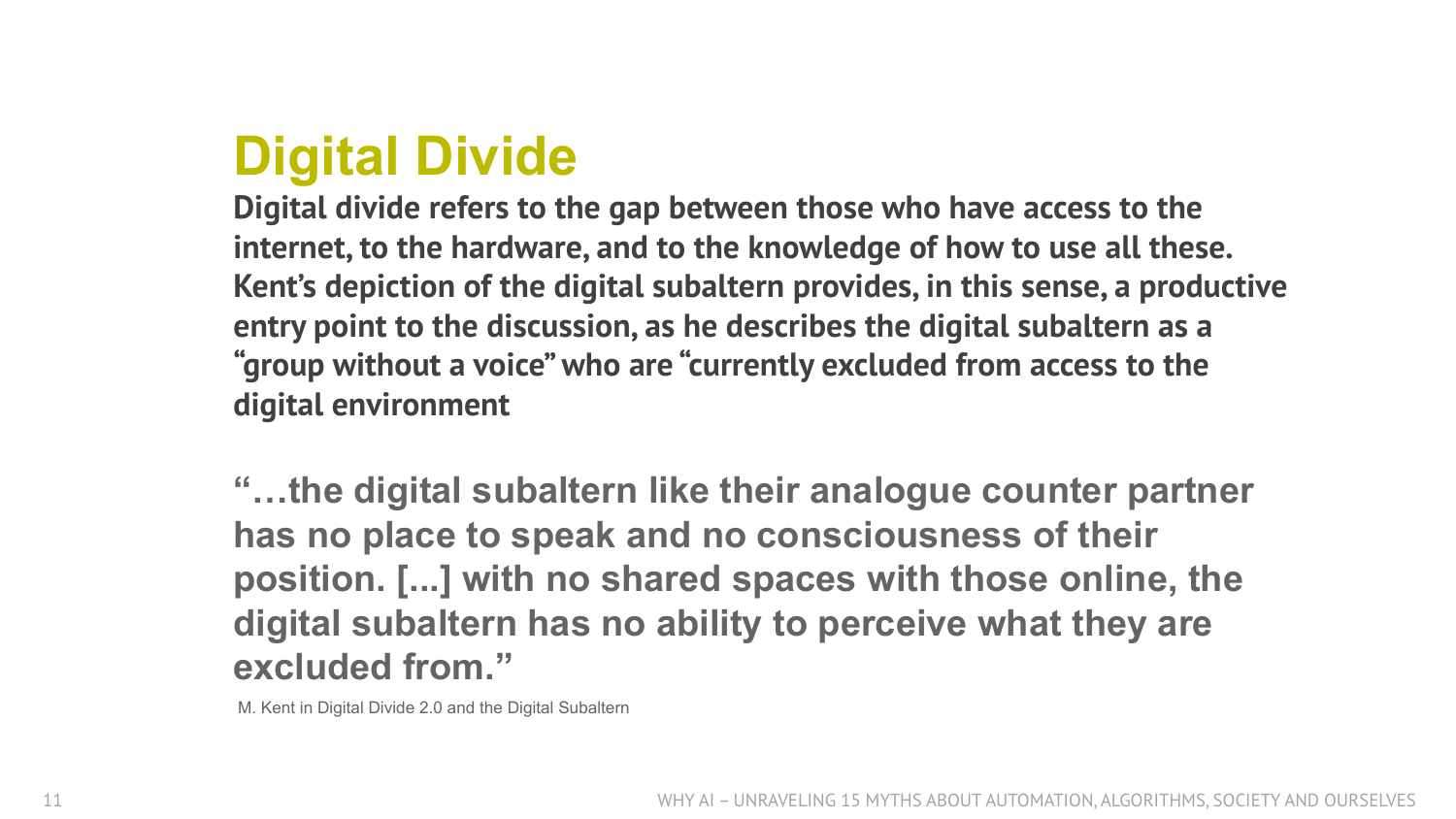Because the subaltern might be deprived of accessing the digital world, they still appear in the algorithmic command chain as a skipped code not as a zero (there is an agency). As "uncodable" subjectivities, they are still included in the algorithmic calculations and digital predictions, as if they are there, *as if* **we** *know* the value, but they nevertheless (and thus) remain misrepresented.

Radhika Gajjala (2016), *Cyberculture and the Subaltern: Weavings of the Virtual and Real*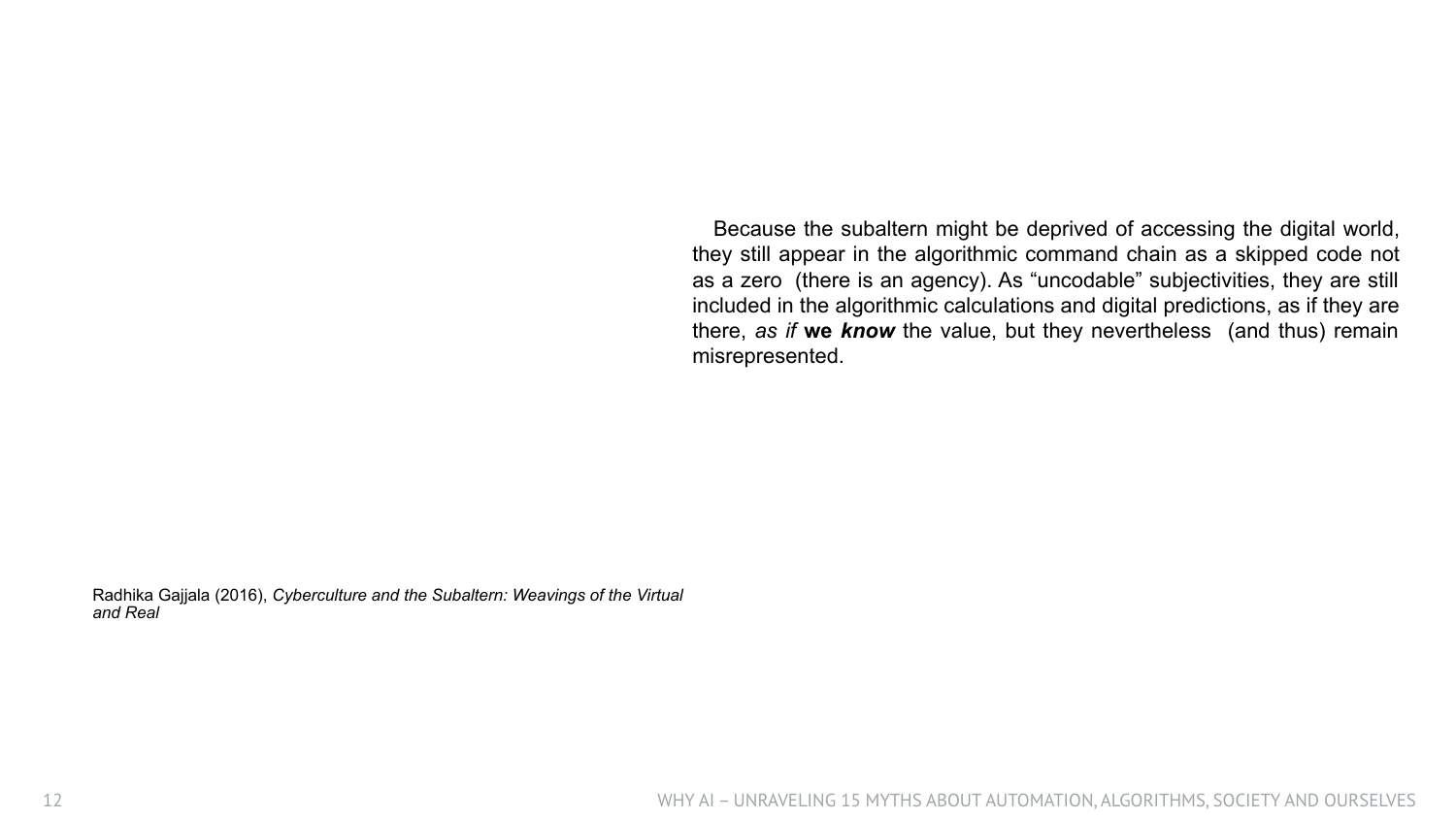# **From weather to political forecast: How algorithms change the climates**

13 WHY AI – UNRAVELING 15 MYTHS ABOUT AUTOMATION, ALGORITHMS, SOCIETY AND OURSELVES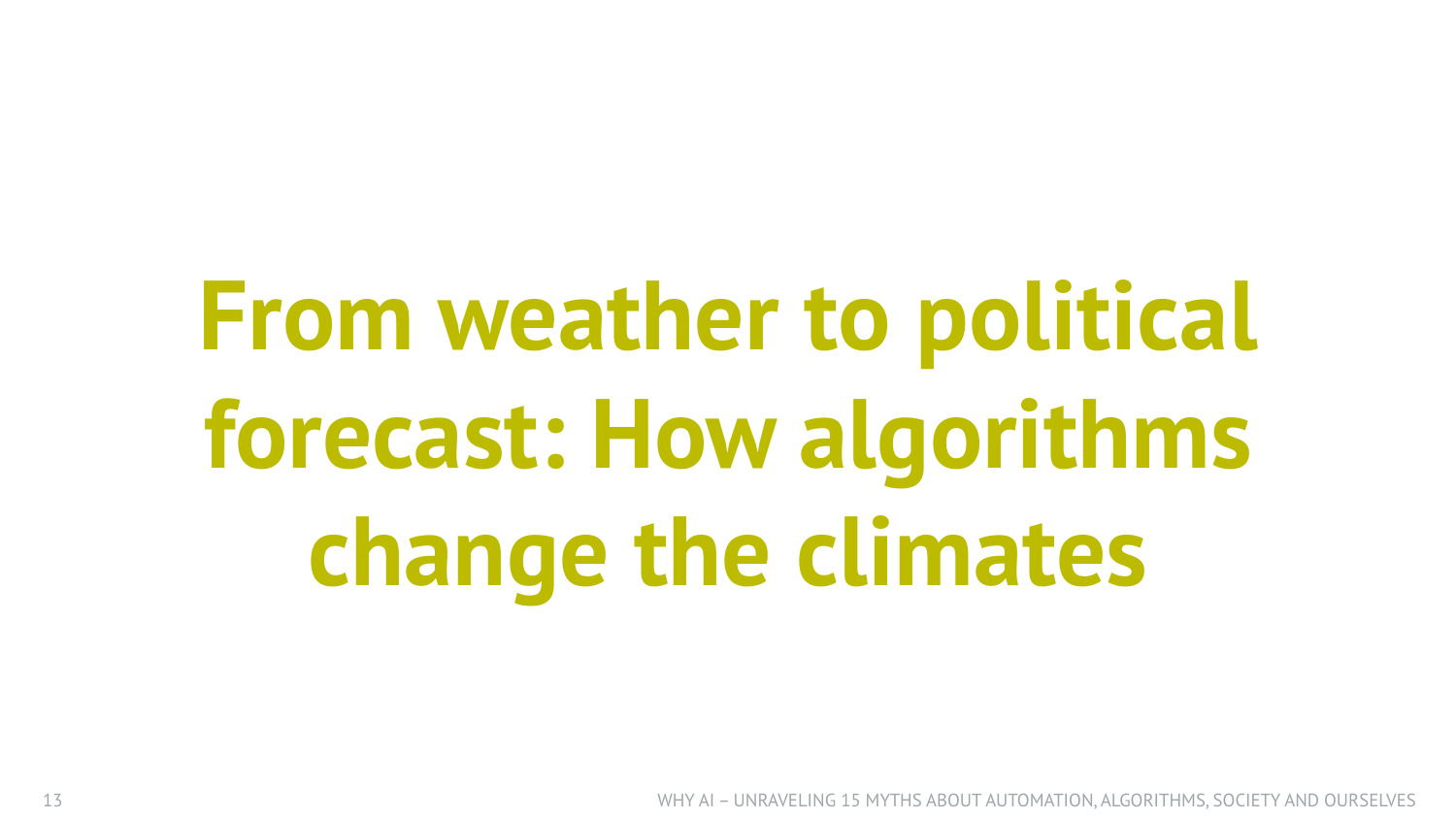The gathered data about climate through the meteorological stations over the seas did not only helped the European colonizers, to "speculate"' about "the living conditions and challenges" of the colonial spaces but also to guessingly suggest "the bodily characteristics, such as the form of noses" of the inhabitants living in these geographies.

'The dual role of climatology in German colonialism' (2017), Hans von Storch and Carsten Gräbel

"The combined correlation between nasal index on the one hand and temperature-and- humidity on the other, will probably also point the way to an actual fact. We do not use the word 'probably' in the loose sense of a qualifying adverb expressing a vagueness of mind and a desire to shirk real issues, but in the sense that we speak of the 'law of probabilities,' meaning that in betting parlance 'the odds are in favor of.'"

Arthur Thomson and L. H. Dudley Buxton's 1923 paper 'Man's Nasal Index in Relation to Certain Climatic Conditions'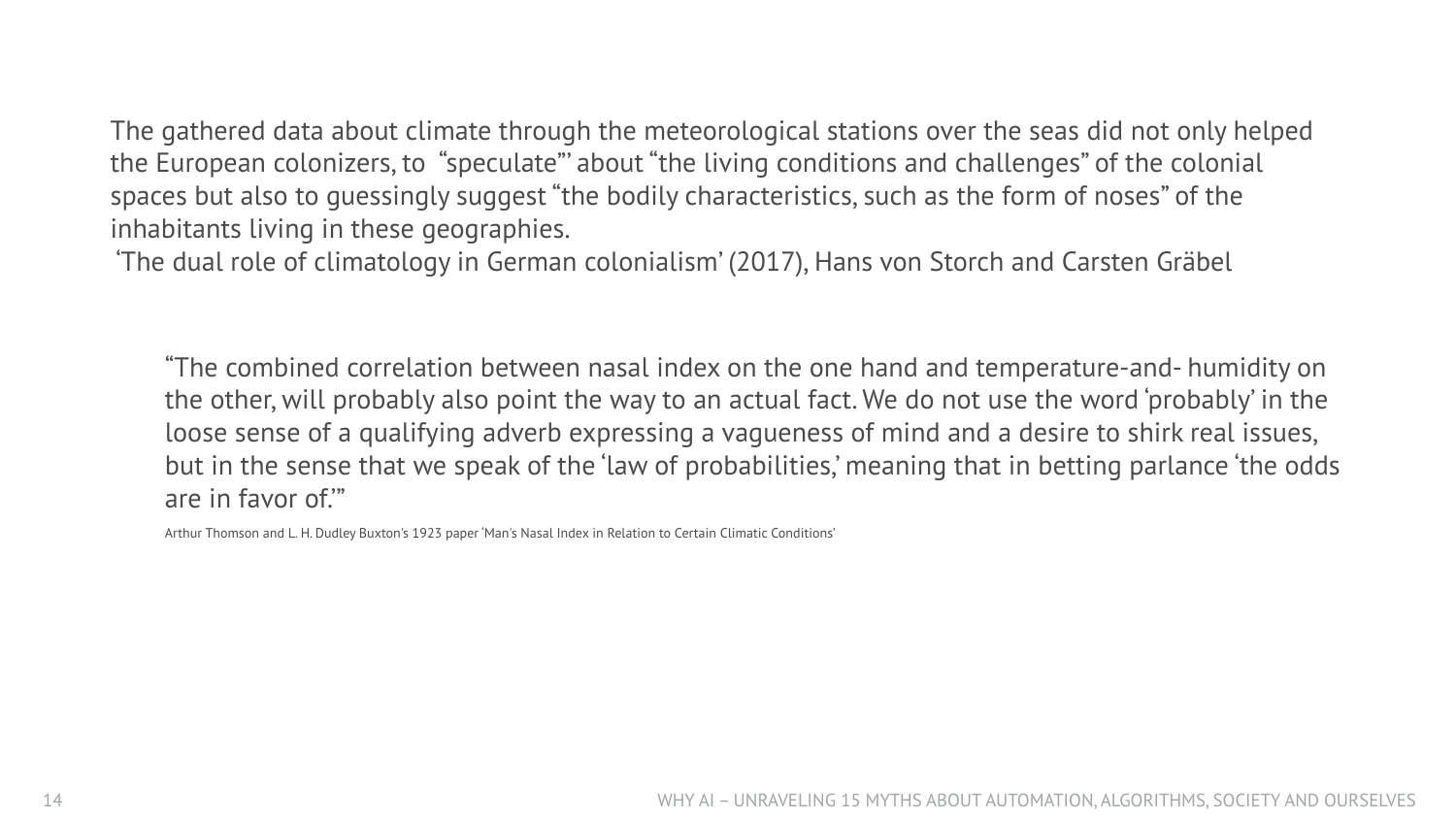- Example: Cambridge Analytica, a British consulting company.
- The company allegedly installed a software application which was designed in the form of a simple personality test "This is Your Digital life" on Facebook interface. Once, a user accepted the terms and conditions in order to answer the questions, unknowingly, they permitted the software to access other users' Facebook profile in their friend list. Through this software, it is believed that Cambridge Analytica accessed 50 million users' accounts in the US only.
- Changing the political climate: Malaysia, Trinidad & Tobago, Lithuania, Romania, Kenya, Ghana, Nigeria and so on.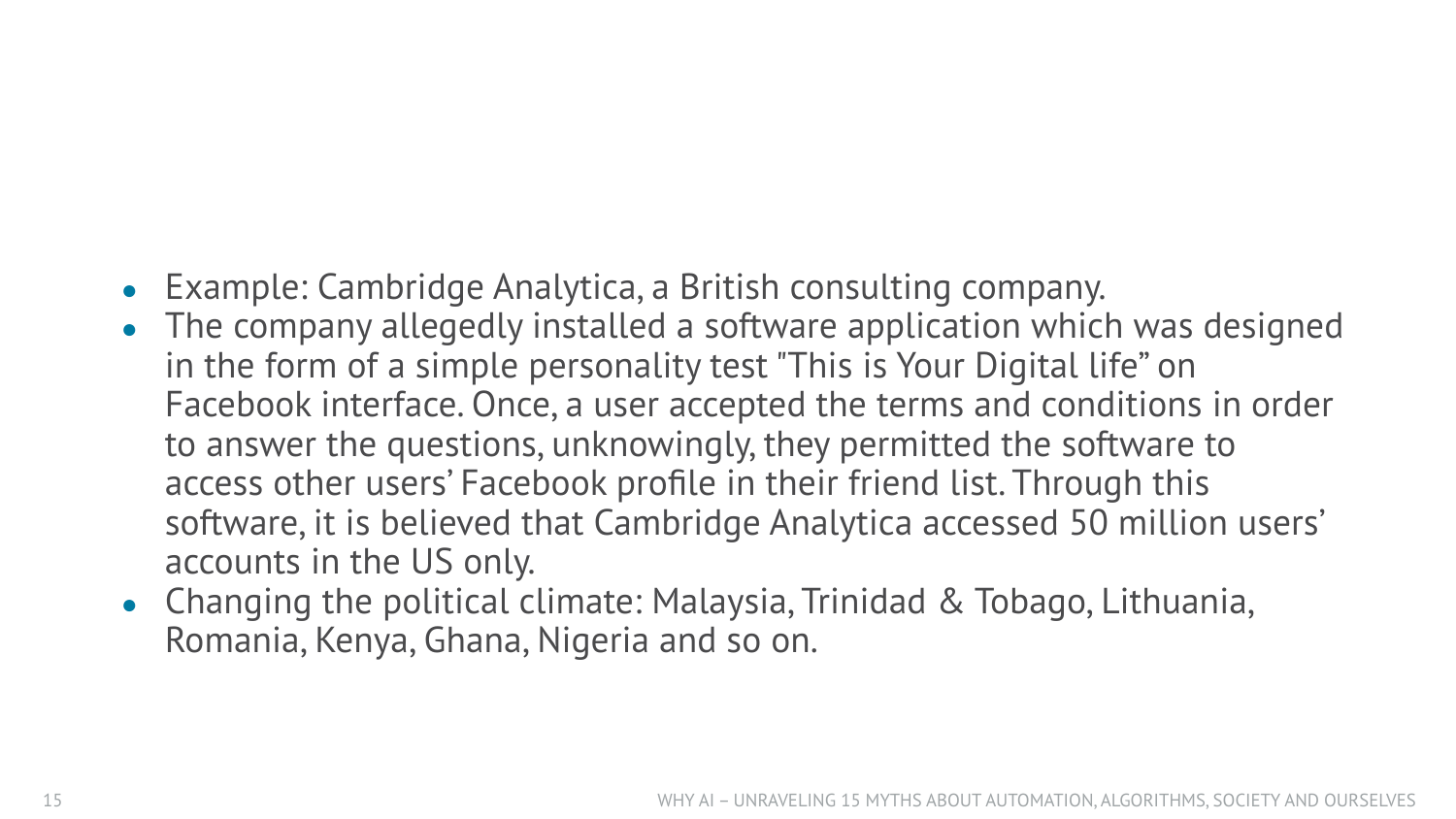

### Who We Are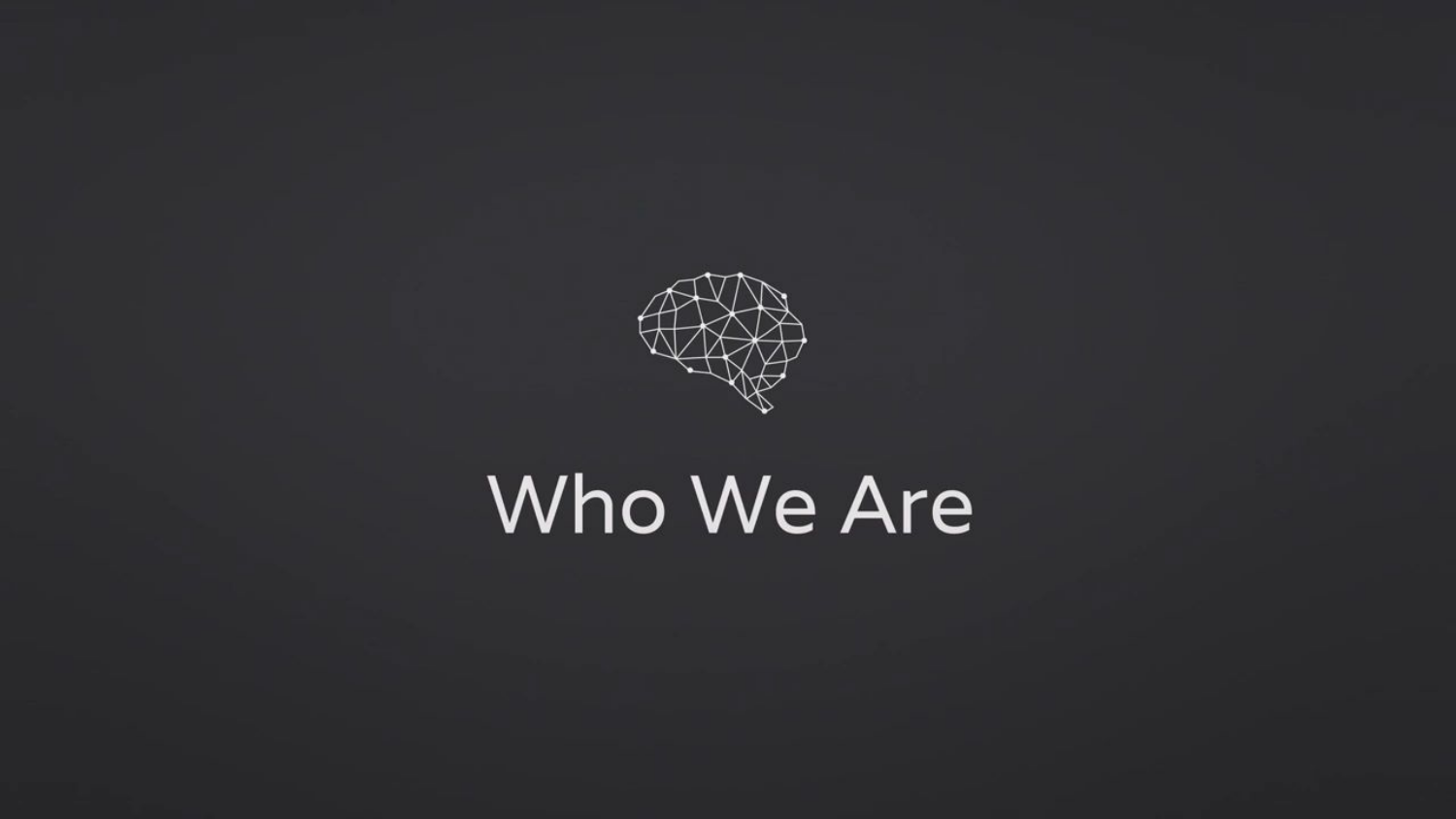#### **Cambridge Analytica's promotion video**

A. Nix: "There are two main political parties, one for the blacks and one for the Indians. And you know, they screw each other. So, we were working for the Indians. We went to the client and we said, 'We want to target the youth'. And we try to increase apathy. The campaign had to be non-political, because the kids don't care about politics. It had to be reactive, because they're lazy. So, we came up with this campaign, which was all about: Be part of the gang. Do something cool. Be part of a movement. And it was called the 'Do So!' campaign. It means 'I'm not going to vote', 'Do so! Don't vote' The salute of resistance that is known to all across Trinidad and Tobago. It's a sign of resistance against, not the government, against politics and voting. They're making their own YouTube video."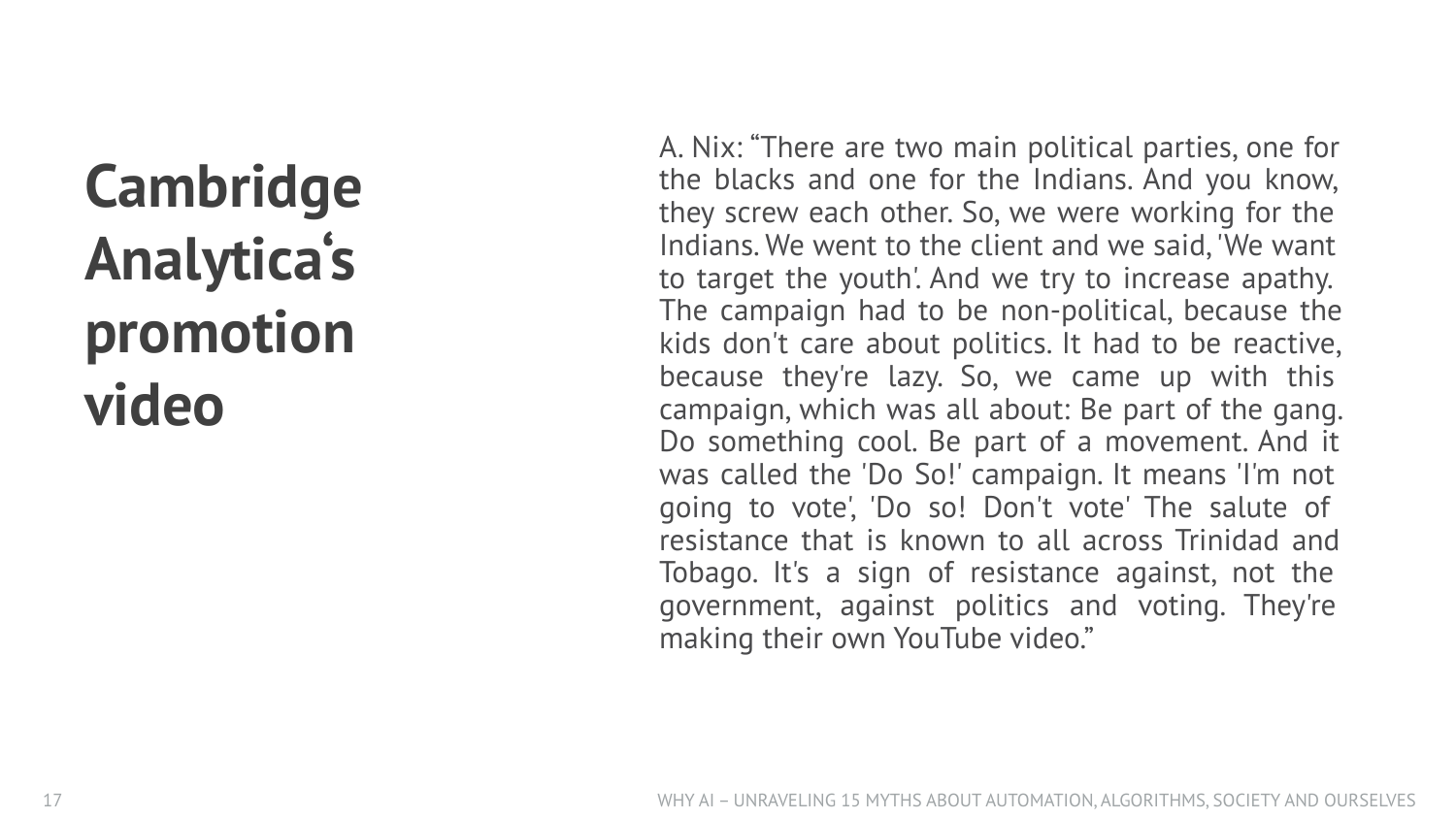According to Alexandra Nix, the strategic intention was creating a movement that seemingly aimed to attract and include every young person in the country. However, as Alexandra Nix reveals, the company's strategy was to target the black youth, in Nix words, in order to "increase the apathy" among them, who could potentially vote for the Party which primarily attracts Afro-Trinidadians. In this commercial video of Cambridge Analytica, Nix triumphantly tells his future clients the hidden strategy eventually that led the party, and also the company, to the victory, as he says:

**"We** *knew* **that when it came to vote, all the Afro-Caribbean kids wouldn't vote, because they 'Do So!' But all the Indian kids would do what their parents told them to do, which is 'go out and vote'. They [the Indo-Trinidadian youth] had a lot of fun doing this, but they're not gonna go against their parents' will."**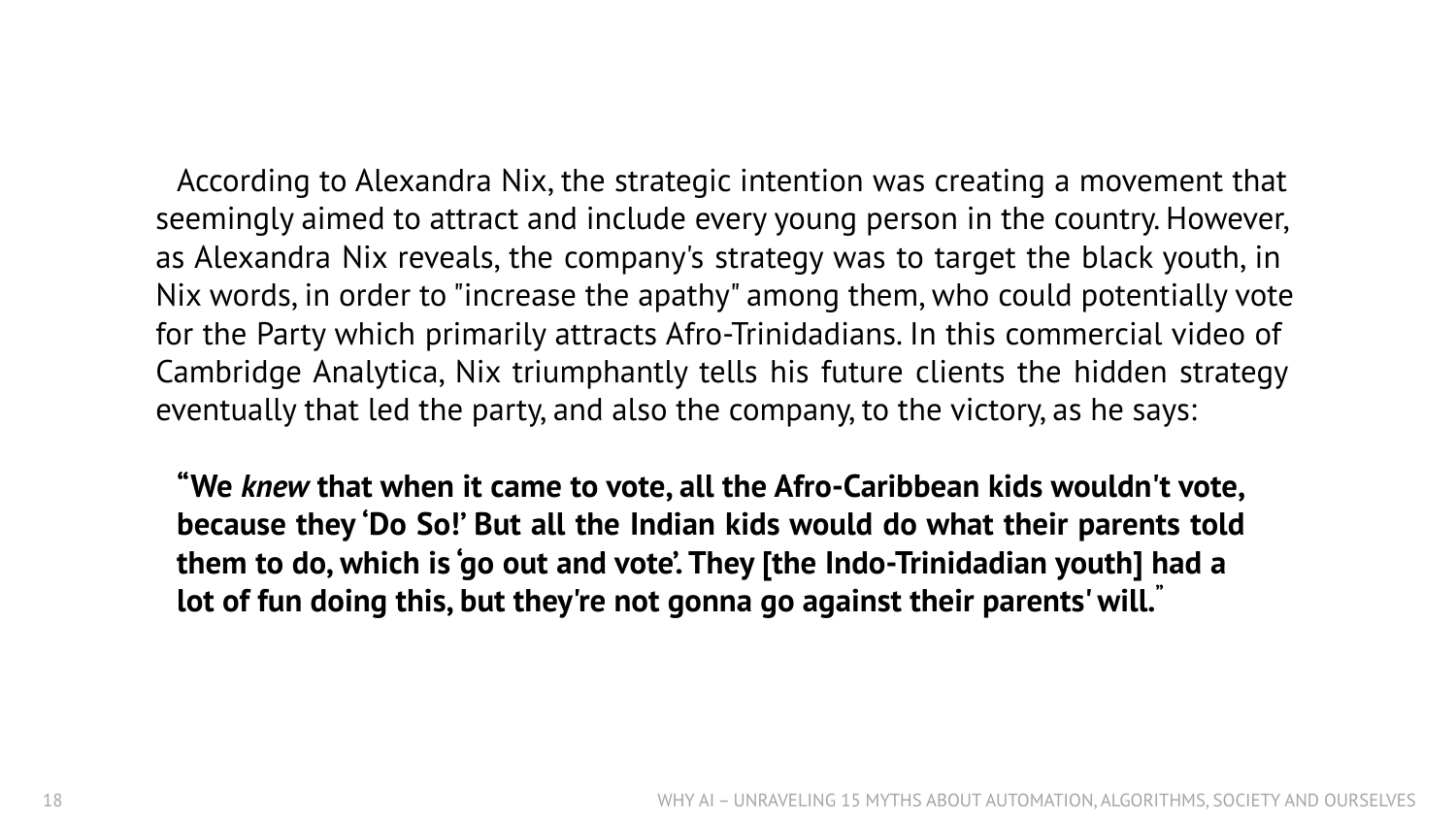#### **Skip it, Don't vote**

how on earth did Cambridge Analytica *know* that the black youth wouldn't vote but the Indo-Trinidadian youth would not, despite their active involvement in the "Do so, do not vote" campaign? What sort of data analysis (e.g. algorithmic abstraction) would make such a *prediction* possible? [We don't know]

What the phrase 'we knew that' in Nix's speech wants to performatively advertise is then a way of knowing, which is and can only be produced through predictive analytics and algorithmic coding.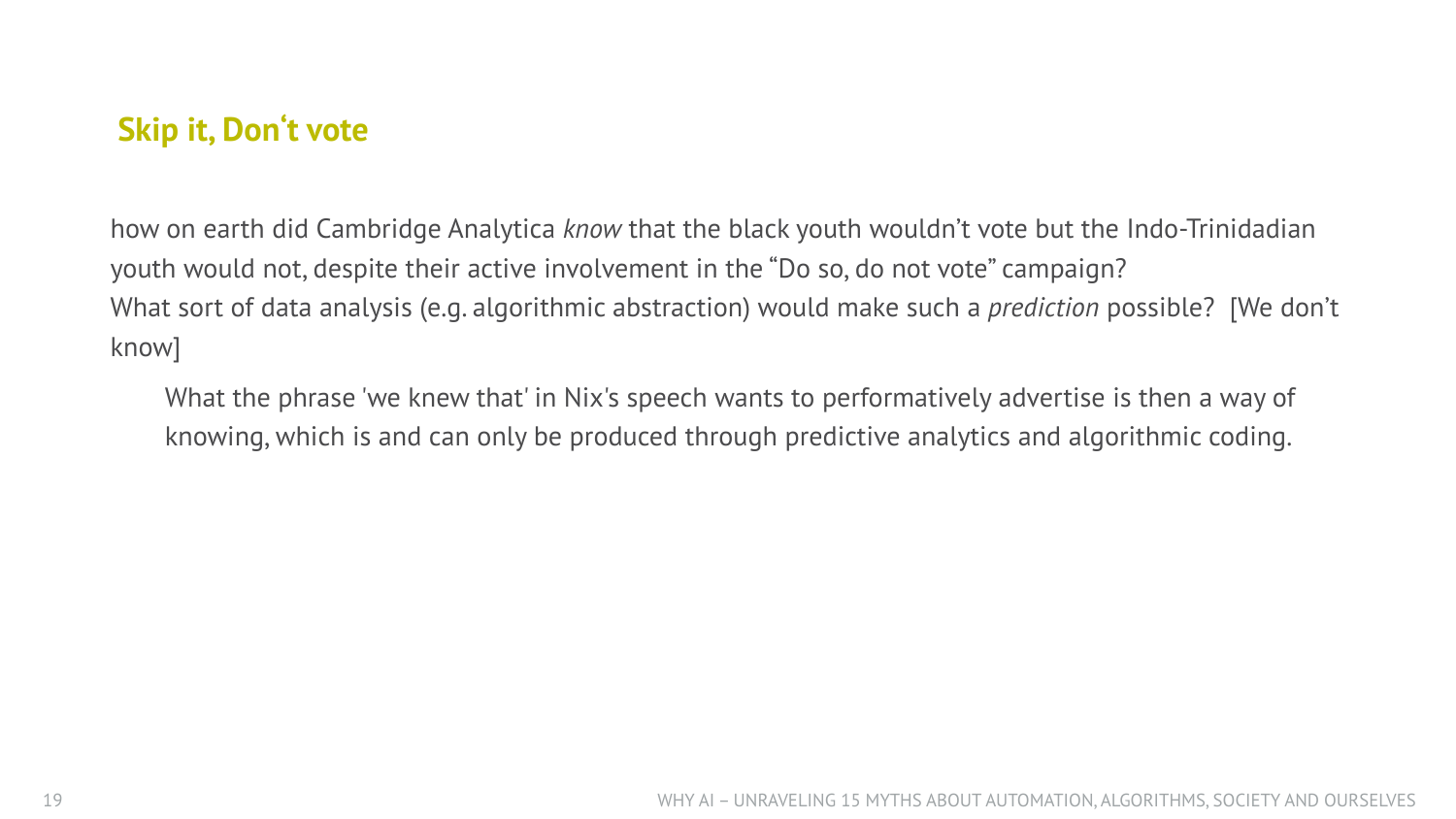## **Conclusion**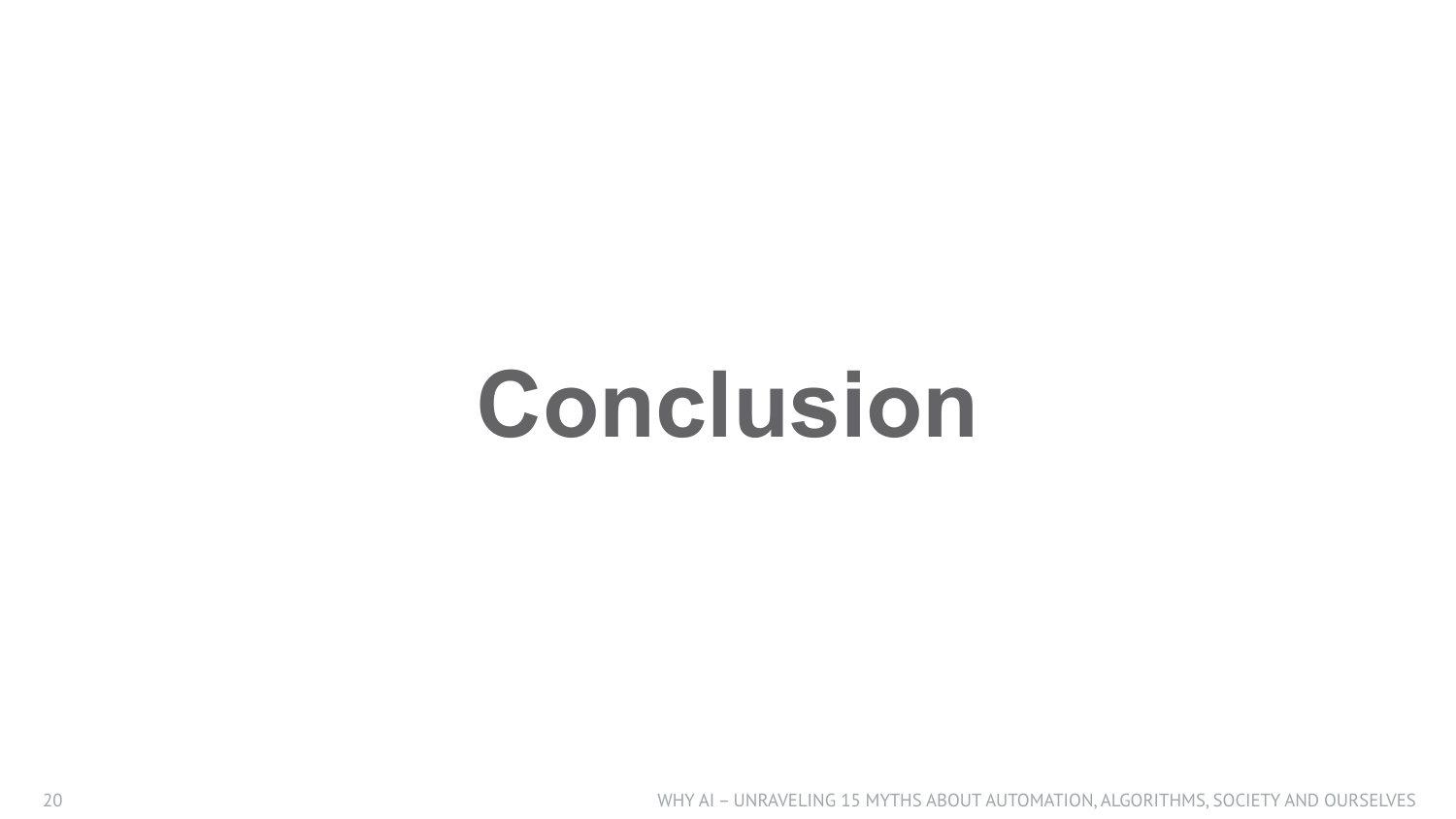The case of Cambridge Analytica displays a salient example of how a youth group in Trinidad and Tobago was excluded from formal political participation (i.e. voting), although they were actively there, online and offline, in this political movement. Their voices were muted, rendered unheard and their political motivations were hijacked, paradoxically, despite and because of the digital tools available to them.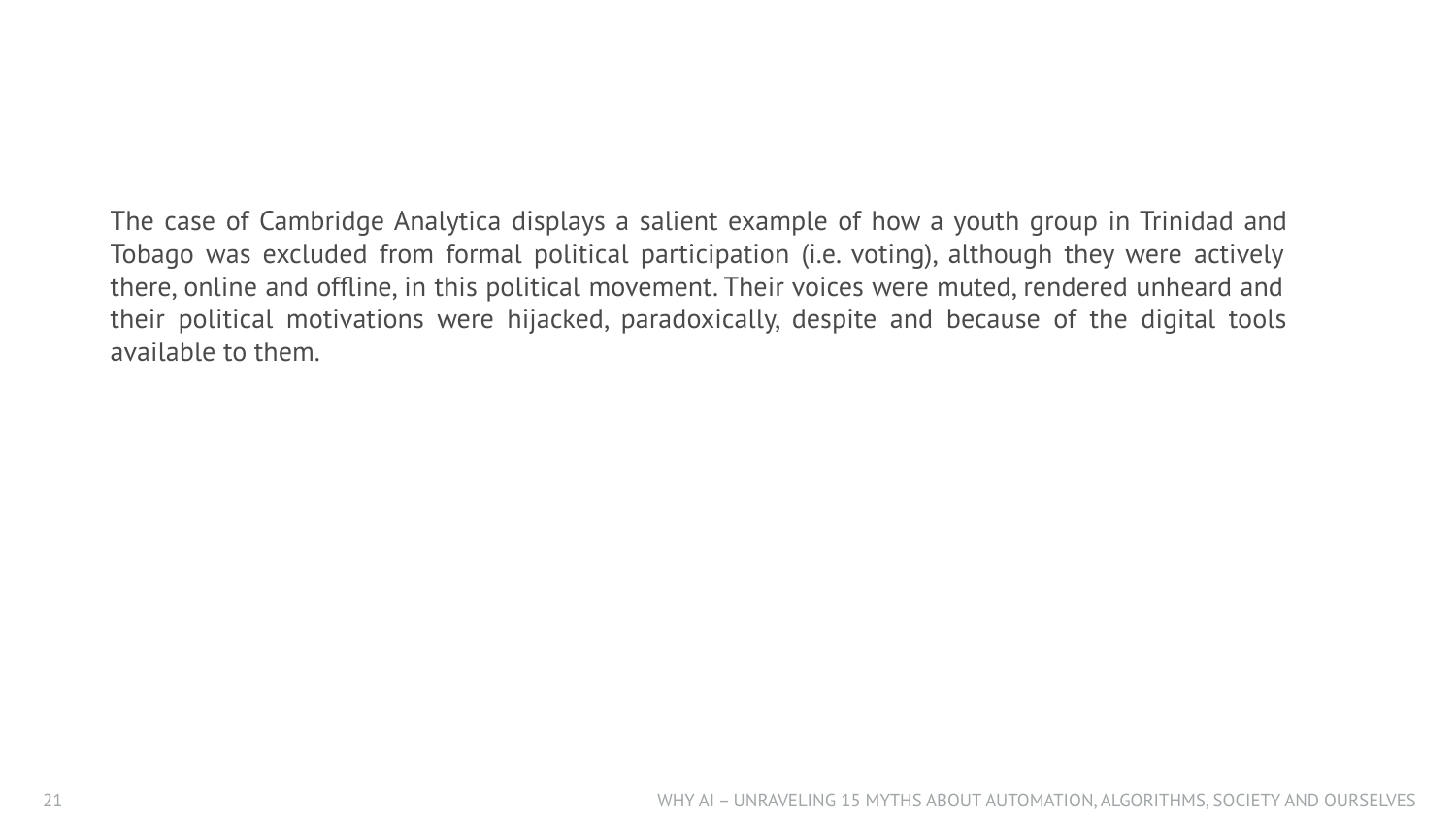

The politics of prediction in the digital age, as Ruha Benjamin writes, 'builds upon already existing forms of racial domination and reinforces them precisely because the apparatus ignores how race (and perhaps also the colonial power) shapes the "weather" but, as Benjamin goes on, 'the system is accurately rigged, because unlike in natural weather forecast, the weathermen are also the ones who make it rain' R. Bejamin (2019), Race after Technology, p. 82.